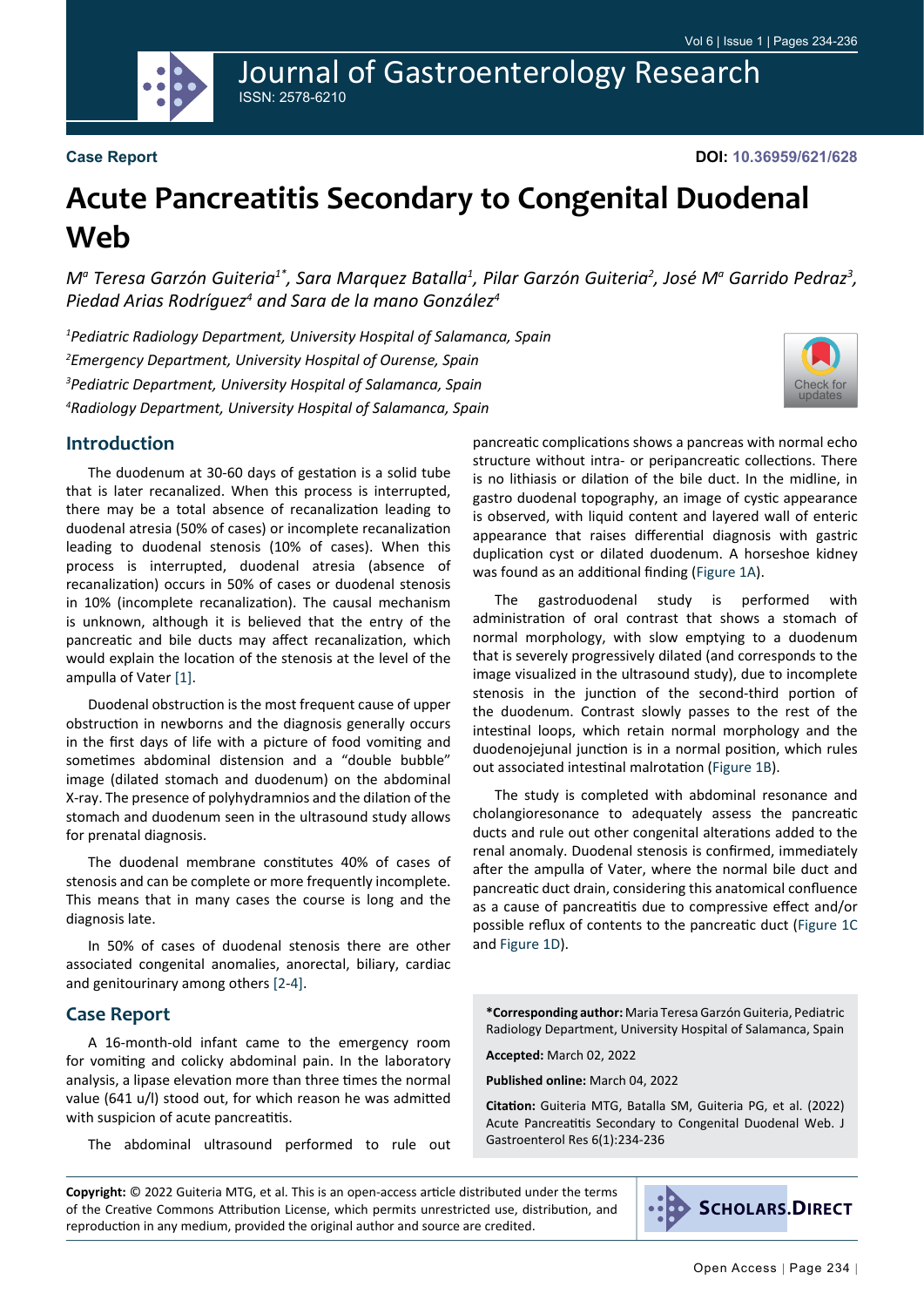<span id="page-1-0"></span>

**Figure 1:** (A) Abdominal ultrasound. Enteric-like image with liquid content corresponding to a dilated duodenum (arrow). Horseshoe kidney (arrowheads); (B) Gastroduodenal study. Severe dilation of the duodenum, with focal stenosis at the level of the second duodenal portion (arrows). Treitz is in a normal position; (C) Abdominal MRI. Duodenal stenosis immediately after ampulla of Vater (arrow). Horseshoe kidney (Arrow heads); (D) Cholangioresonance. Normal cystic and pancreatic ducts (arrows) converge in the bleb. Previous duodenal dilation (Arrow head).

The patient underwent surgery performing a duodenojejunostomy with the diagnosis of duodenal membrane stenosis, with a favourable clinical evolution.

## **Discussion**

Acute pancreatitis is an inflammatory condition of the pancreas affected by interstitial edema, necrosis, and haemorrhage in different degrees, potentially reversible. It is rare in the pediatric age, although in the last decade, there has been an increase in incidence with an approximate annual percentage of 1-13 cases per 100,000.

According to the INSPPIRE (International Study Group of Pediatric Pancreatitis: In Search for a Cure) criteria, the diagnosis of pediatric acute pancreatitis is made when at least two of the following are present: (1) Abdominal pain that suggests or is compatible with acute pancreatitis, (2) Serum amylase and/or lipase at least three times the upper limit of normal (IU/ml), and (3) Imaging findings characteristic of or consistent with acute pancreatitis (using any modality) [[5](#page-2-3),[6](#page-2-4)].

Both the etiology and the clinical course and prognosis are different compared to the adult population. Abdominal trauma is the most frequent cause (10-40%). Generally, they are due to a direct hit with the bicycle handlebar that injures

the main pancreatic duct, favoured by the low amount of abdominal fat that prevents cushioning, and less frequently by accident of traffic. Non-accidental trauma accounts for a third of cases and should be considered when there is no justifying cause in the medical history.

Gallstones account for 3-30% of cases. Drug toxicity, autoimmunity, infections, and multisystemic diseases are possible etiologies. Congenital pancreaticobiliary abnormalities such as abnormal pancreaticobiliary junction, annular pancreas, pancreas divisum are rare, and the duodenal membrane is a rare cause and is generally associated with recurrent acute pancreatitis or chronic pancreatitis.

The main symptom is abdominal pain and secondly nausea and vomiting. In infants, abdominal distension, malaise, and irritability are associated with vomiting and fever predominating. The imaging techniques commonly used in the diagnosis are abdominal ultrasound, as an initial study, which allows assessing the echo structure of the pancreatic parenchyma, the presence of liquid collections at this level, or peripancreatic and gallstones.

CT is useful in cases of poor evolution to rule out complications and magnetic resonance imaging for a correct anatomical view of the bile and pancreatic ducts [\[4\]](#page-2-2).